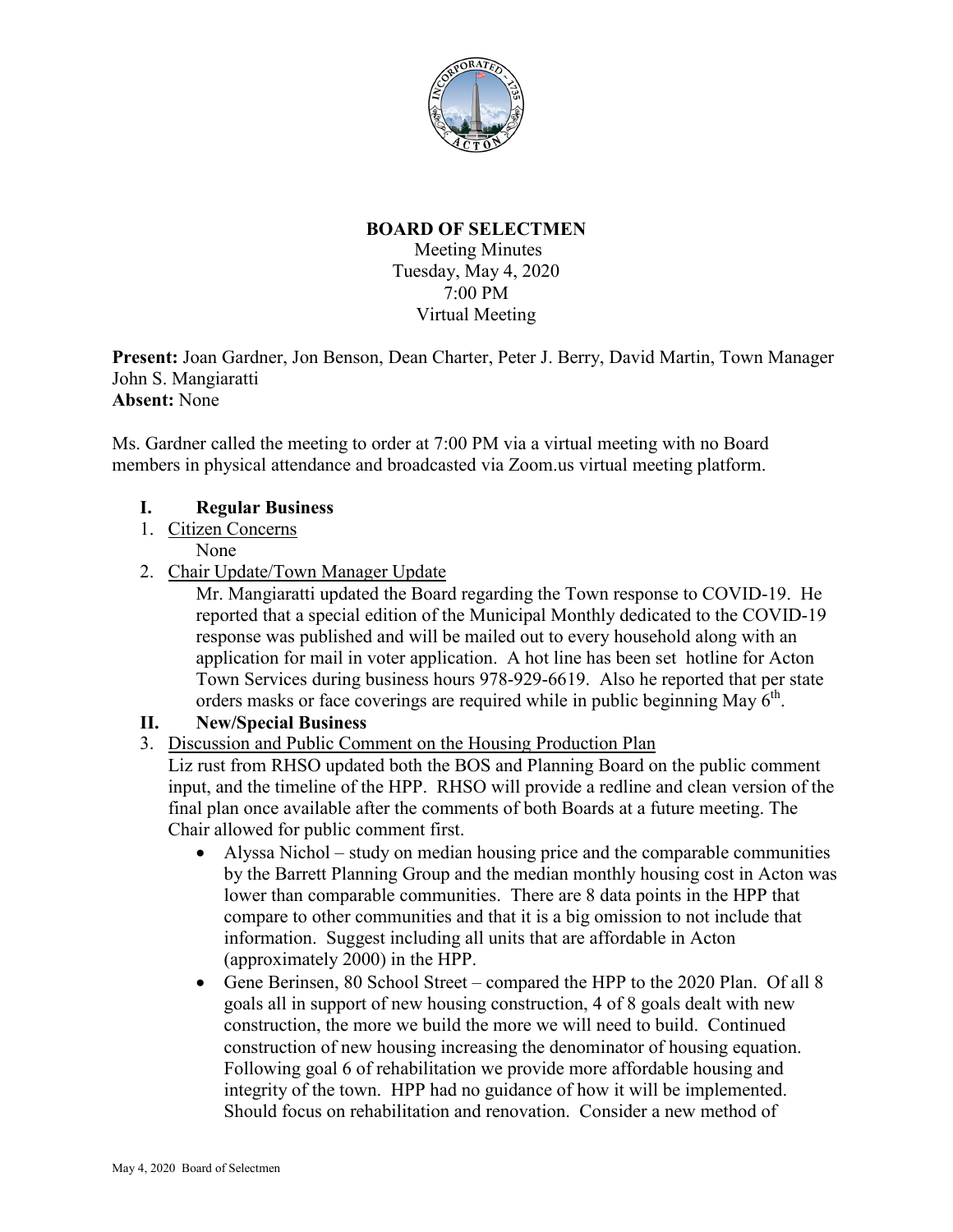

implementation of the HPP. Suggests dissolving the ACHC and provide an oversight committee with members appointed by the Board of Selectmen that has oversight of new or housing renovations for affordable housing.

- Franny Osman, 16 Half Moon Hill housing survey in the Fall of 2019 would like Boards to acknowledge 2/3 response to the guide growth to Kelley's Corner and chose mixed use in town center as their 1, 2, or 3rd option out of the 7 and urges to consider mixed use housing in Kelley's Corner. Didn't see a transfer of development rights in HPP.
- Barbra Morse, 8 Piper Road commented that the plan is all about new development with few exceptions and opposes and suggests to focus on renovation or rehabilitation of existing buildings and focusing on elderly and disabled populations
- Terra Friedrichs, West Acton urges to use one set of data in the report to provide the actual raw data of affordable housing units
- Michaela Moran, School Street CPA funds should not be used for rent subsidy when there are other organizations that take care of it. MLS listings have the average rent is 1900 and think the amount listed in the HPP is misleading
- Ron Beck, 80 Esterbrook Road lives in rezoning district and spoke with neighbors that were not informed their property was deemed for rezoning, and another location for housing has no town water no fire hydrants or sewers. Questions the methodology for choosing the locations. WRAC has not been contacted to discuss water solutions.

Mr. Benson commented his appreciation for people supporting affordable housing and that he supports rehabilitation and renovations of existing buildings. Expressed concerns from constituents that do not want to see a large scale development at the Kmart parcel and would like to see developmental concepts from developers before instituting zoning changes. Mr. Martin indicated that he supports the HPP and has no issue with advocating for rehab of existing units. The small 40Bs don't offer enough affordable units. Mr. Charter concerned about process moving forward, and all comments incorporated in the report, and to give public a chance to review. He was not ready to commit to vote on the plan next week and suggested that we extend the timeline for review. Mr. Berry commented on removing the subsidy of using CPA funds in the plan, in favor of rehabilitation current properties, mixed use along 2A, apartments above vacant storefronts. He highlighted the need for flexibility and a range of options for housing

- 4. Site Plan and Use Special Permit #11/20/15-459 Request for Extension, Environmental Partners on Behalf of the Town of Concord, 180 & 182 Skyline Drive Ms. Gardner requested the Board accept citizen comments regarding the request for extension prior to the Board and Town of Concord discussions
	- Kim Kastens recommends Concord provide updated set of engineering plans with narrative any changes since the drawings accepted by the Board of Selectmen 2 years ago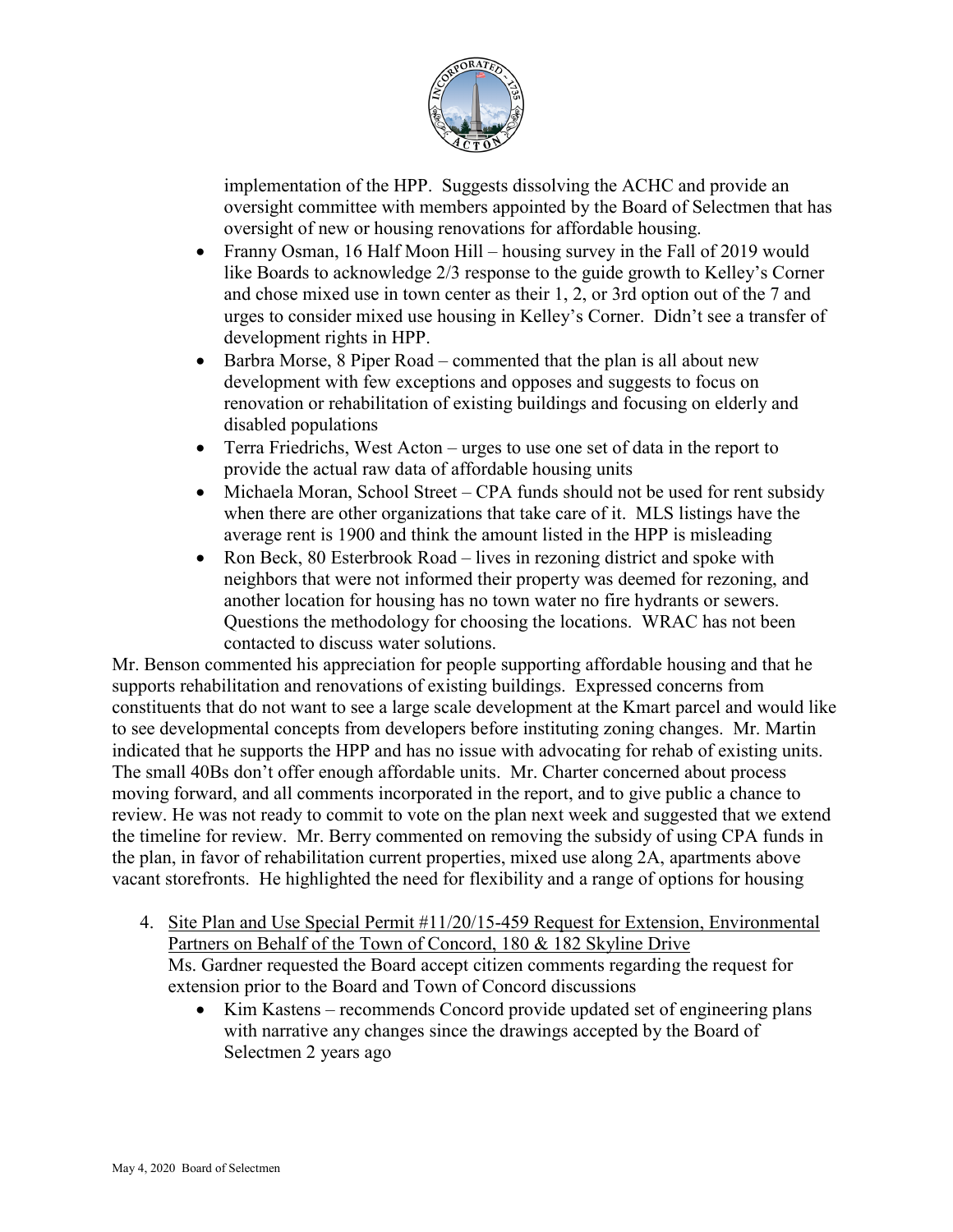

- Carolyn Kiely urges if the Board accepts the extension request to make the permit end date coincide with the Conservation Commission permit end date for January 6, 2022
- Robert Ferrara requests that the Friends of Pine Hawk be included in discussion with respect to archeological significance of the location of Nagog Pond and Native American artifacts
- Robert Sekuler noted the condition regarding a communication plan with the abutters should have been in place prior to submitting the extension request and requests the Board insist on proper communication factors now, and to appoint a representative to monitor the progress and report back to Concord and the abutters

Stephen Crane, Concord Town Manager and Eric from Environmental Partners – asking a determination of good cause that permit be extended for just a change of date, not plans. There has been no communication because there has been no work done due to waiting for the state approval processes. Mr. Berry was concerned regarding a change from a dry well to a wet well and that the Board had not seen those changes to the plans. It was his understanding that Concord is supposed to pay for a site manager to help communicate with the Town and the residents. Mr. Crane explained that he is still waiting on the Chapter 91 permit from the state, so that explains the absence of communication. He is committed to work with the Acton Town Manager to continue working on a communication plan with the town and residents prior to construction beginning by July 1<sup>st</sup>. Mr. Martin moved to extend Concord's Site Plan Special **Permit for the water treatment plant January 6, 2022 to be concurrent with the Conservation Commissions approval, Mr. Benson seconds. Mr. Charter called roll: Mr. Benson – aye Mr. Berry – nay (requests to see a communication plan in writing) Mr. Martin – aye Ms. Gardner – nay Mr. Charter – nay The motion does not carry.** 

The Board requests the communication plan be worked on with Mr. Crane and Mr. Mangiaratti and be presented at the next Board meeting in two weeks.

5. COVID-19 Response Discussion

Mr. Charter is concerned about the limitation on parking at town recreation areas and the Arboretum and suggests that BOH should look into relaxing the parking restrictions. **Mr. Charter moves to have the BOS request the BOH to review the parking restrictions (Arboretum, Assabet River Rail Trail) and provide with some relief, Mr. Martin seconds. Mr. Charter called roll: Mr. Benson – aye Mr. Berry – aye Mr. Martin – aye Ms. Gardner – aye The Board voted 5-0. The motion carries.**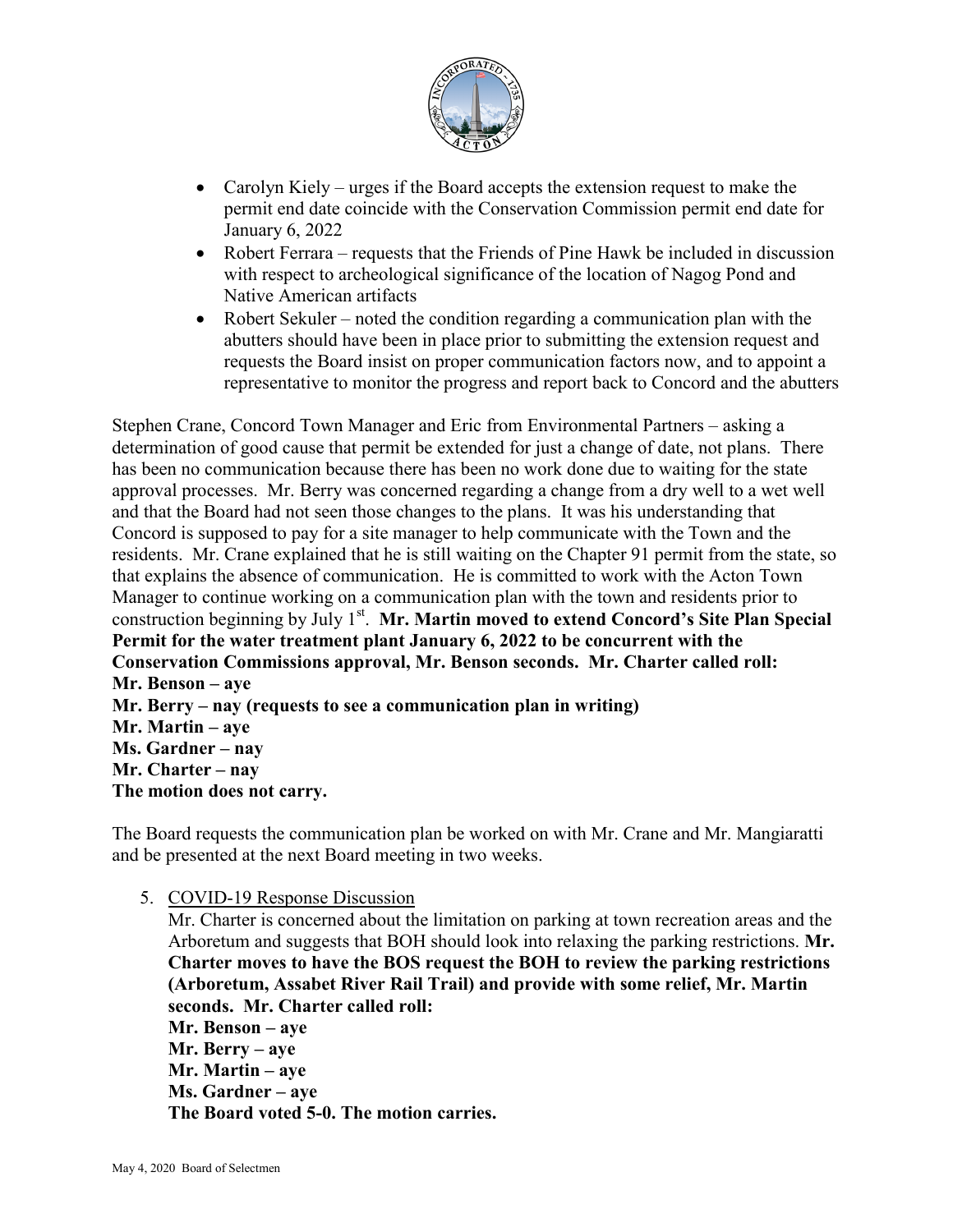

Mr. Berry circulated a bill regarding allowing virtual Town Meetings and commented that Town meetings are exempt from the restriction of gatherings of more than 10 people and allowed to be held outside. He mentioned that a sustainability group that has not met for a while, and that the reduction in traffic on our roads has resulted inless air pollution . Mr. Benson mentioned the ACHC request to distribute monies for housing rental assistance which will be discussed at the next Board meeting. Public Health Nursing has received homemade mask donations.

6. Reconsider Vote Regarding Polling Hours for the June  $2<sup>nd</sup>$  Town and Special State Elections

**Mr. Benson moves to amend order to have polls open from 7:00 AM – 8:00 PM, Mr. Berry seconds. Mr. Charter called roll:**

**Mr. Benson – aye Mr. Berry – aye Mr. Martin – aye Ms. Gardner – aye Mr. Charter – aye The Board voted 5-0. The motion carries.**

- 7. Discussion of Small Business Relief Measures Mr. Mangiaratti updated the Board on small business relief measures currently being considered and the matter will be discussed at the upcoming Finance Committee.
- 8. Board to Appoint Liaison to the Agricultural Commission Mr. Charter offered to be liaison. **Mr. Benson moves to appoint Mr. Charter as the Selectmen Liaison to the Agricultural Commission, Mr. Martin seconds. Mr. Charter called roll: Mr. Benson – aye Mr. Berry – aye Mr. Martin – aye Ms. Gardner – aye Mr. charter – aye The Board voted 5-0. The motion carries.**
- 9. Board to Postpone Volunteer Appreciation Reception

**Mr. Berry moves to postpone the Volunteer Appreciation Reception for a date to be determined, Mr. Charter seconds. Mr. Charter called roll: Mr. Benson – aye Mr. Berry – aye Mr. Martin – aye Ms. Gardner – aye Mr. Charter – aye The Board voted 5-0, the motion carries.**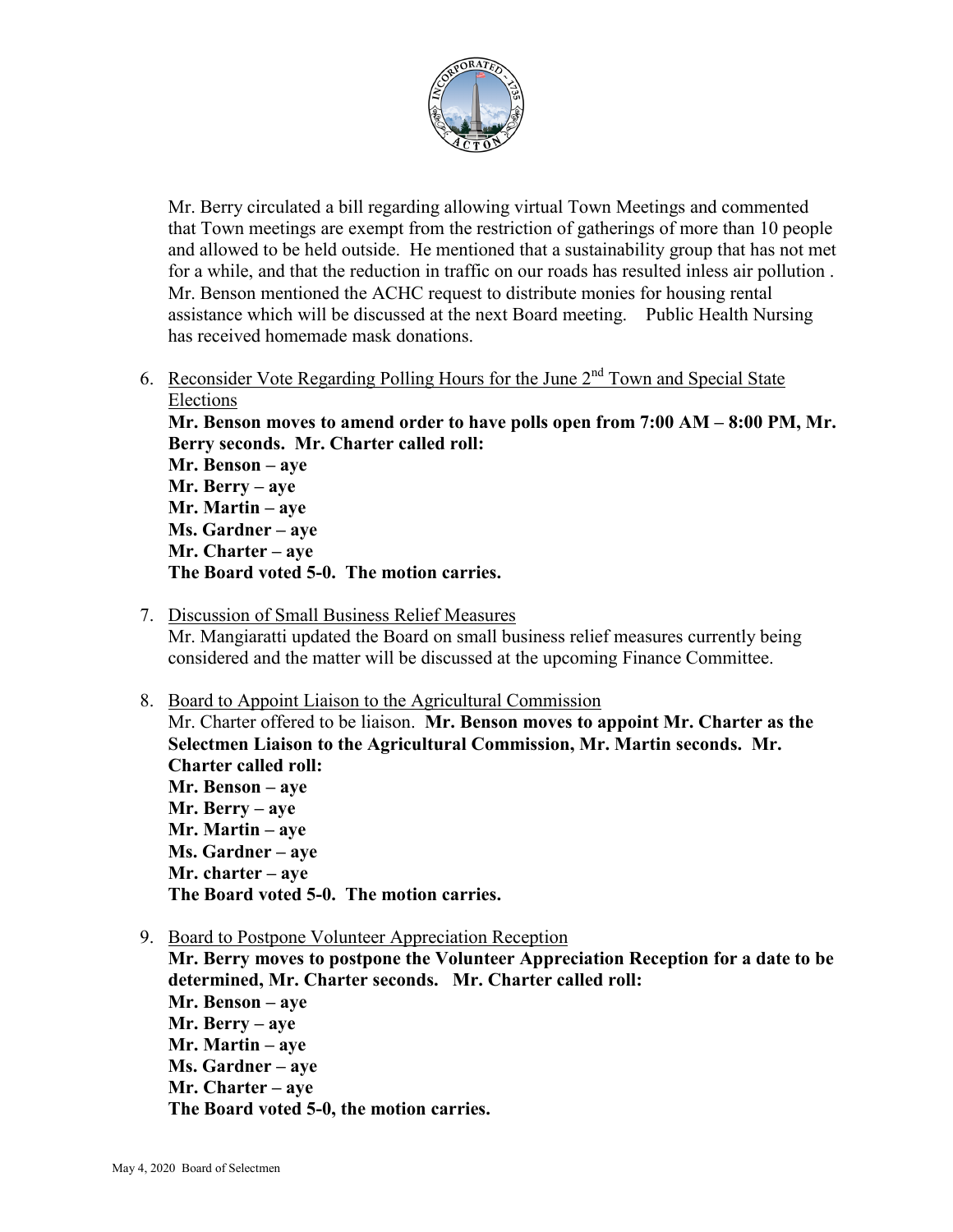

10. Authorize the Chair to Sign an Extension to the Piper Lane Memorandum of Agreement Mr. Mangiaratti commented on the amendment signed on December 2019. Counsel is working on a further amendment due to the hearings being postponed with the ZBA due to the current state of emergency to be July 6, 2020. **Mr. Benson moves to approve the extension of the Piper Lane Memorandum of Agreement to July 6, 2020. Mr. Martin seconds. Mr. Charter called roll: Mr. Benson – aye Mr. Berry – aye** 

**Mr. Martin – aye Ms. Gardner – aye Mr. Charter – aye.**

**The Board voted 5-0. The motion carries.**

**III. Consent Items**

Mr. Berry held consent item 13.

**Mr. Martin moves to approve consent items 11-12, and 14, Mr. Berry seconds. Mr. Charter called roll:**

- **Mr. Benson aye**
- **Mr. Berry aye**
- **Mr. Martin aye**
- **Ms. Gardner aye**
- **Mr. Charter aye**

#### **The Board voted 5-0. The motion carries.**

Mr. Berry was concerned about the gathering of 50 people for a wedding in October at the Picnic Pavilion for the one day liquor license. Mr. Mangiaratti commented that it is for the liquor license only, and that the Recreation Department issues the use permit. **Mr. Berry moves to approve consent item 13, Mr. Martin seconds. Mr. Charter called roll:**

**Mr. Benson – aye Mr. Berry – aye Mr. Martin – aye Ms. Gardner – aye Mr. Charter – aye The Board voted 5-0. The motion carries.**

**Mr. Martin moved to adjourn, Mr. Benson seconds. Mr. Charter called roll: Mr. Berry – aye Mr. Martin – aye Mr. Benson – aye Ms. Gardner – aye Mr. Charter – aye The motion carries. Meeting adjourned at 9:50 PM.**